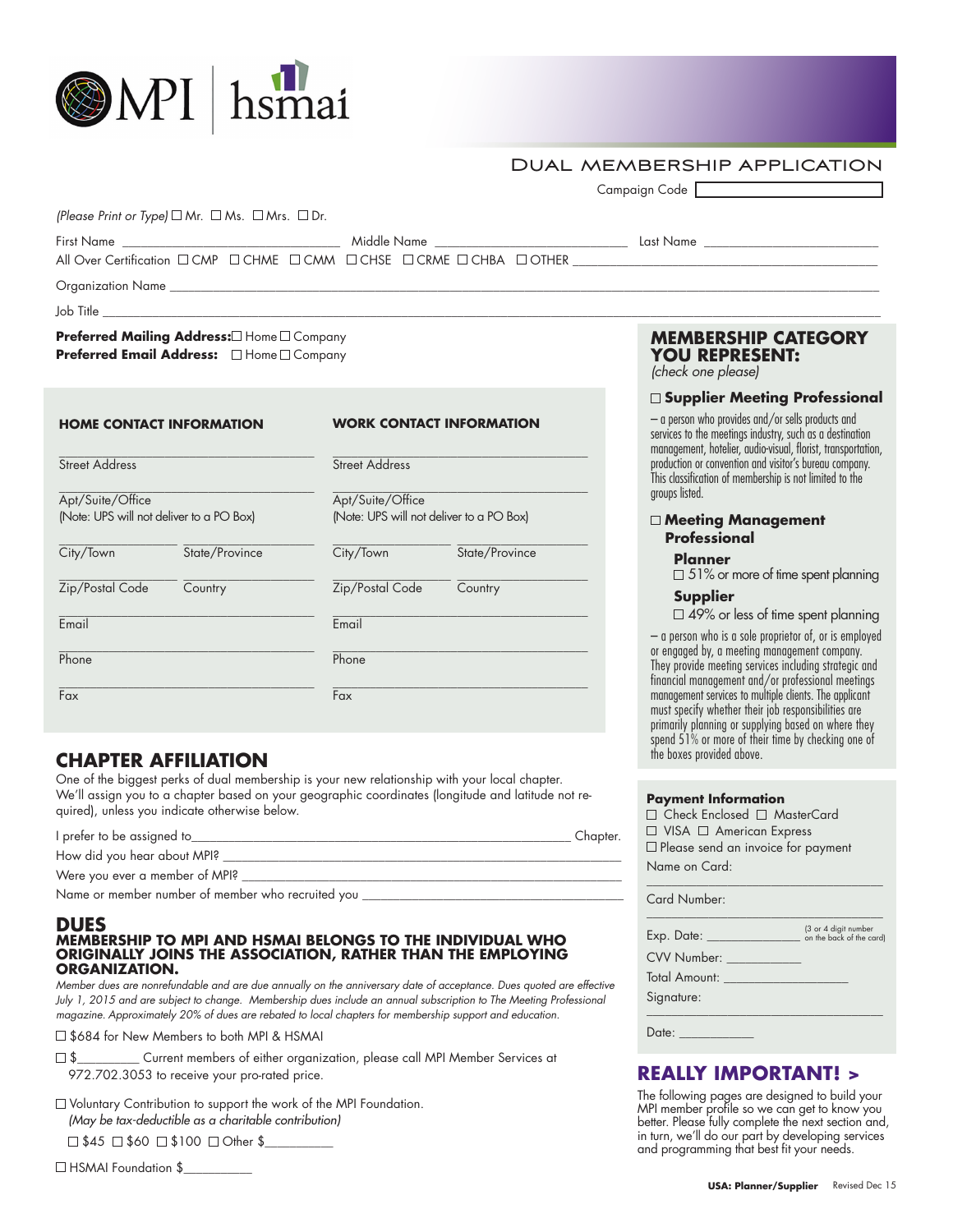# **HSMAI SPECIFIC QUESTIONS**

#### **1. Type of Firm**

 Advertising Agency Airlines Area Attraction Association Business Intelligence Company  $\Box$  Casino Conference Center □ Consultant Convention & Visitor Bureau Cruise Line or Passenger Ship Digital Marketing Agency Exhibition Company/Services  $\Box$  Faculty Hotel DOSM-Property Level Hotel Management Company  $\Box$  Hotel Representative Firm Htl Corp/Reg/Nat Sales Office Meeting Planner/Event Planner Online Travel Agency Other Hotel Managers-Property

#### **2. Chapter Selection**

Arizona – Greater Arizona Chapter

ASIA

 Hong Kong/Macau/China/Taiwan □ Singapore/Malaysia/Thailand

#### $\Box$  Australia

CALIFORNIA Greater Los Angeles Chapter Northern California Chapter Orange County Chapter

 $\square$  San Diego Chapter Canada – British Columbia

Caribbean – Curacao

- COLORADO □ Southern Colorado Chapter Denver Chapter Vail Valley Chapter
- CONNECTICUT Greater New York Chapter (New York City) Boston Chapter

Delaware – Greater Philadelphia Chapter

District of Columbia – Washington, DC Chapter

**FLORIDA** 

 Central Florida Chapter (Orlando) □ Florida Kevs Chapter Northeast Florida Chapter (Jacksonville) □ South Florida Chapter (Ft. Lauderdale-Miami-Palm Beach)

Georgia – Georgia Chapter (Atlanta)

Hawaii – Hawaii Chapter

Illinois – Illinois Chapter (Chicago)

Louisiana – Gulf South Chapter

Maine – Boston Chapter

MARYLAND

 Maryland Chapter (Baltimore) Washington, DC Chapter

Massachusetts – Boston Chapter

Mexico – Mexico Chapter (Mexico City)

 Minnesota – Minnesota Chapter (Minneapolis-St. Paul)

Mississippi – Gulf South Chapter (Biloxi)

Missouri – Missouri Chapter (St. Louis)

□ Other Industry Service Provider □ Press **D** Public Relations Agency Publishing Company Recruiters/Head Hunters Restaurant/Dinner Theater Rev Manager-Hotel Mgmt Co Rev Manager-NSO/Corp Office Rev Manager-Property Level Student Members **Technology Provider**  Tour & Travel Agents  $\Box$  Training Company Transportation Company

Nebraska – Heartland Chapter (Omaha)

 New Hampshire – Boston Chapter NEW JERSEY Greater Philadelphia Chapter Greater New York Chapter

NEW YORK Greater New York Chapter (New York City)

 North Carolina – North Carolina Chapter (Raleigh)

Ohio – Ohio Chapter (Columbus)

Oregon – Oregon Chapter (Portland)

PENNSYLVANIA Northeast Pennsylvania Chapter (Scranton) Greater Philadelphia Chapter Rhode Island – Boston ChapteR

SOUTH AMERICA  $\Box$  Brazil  $\Box$  Argentina South Carolina – South Carolina Chapter (Charleston)

TENNESSEE Mid-South Chapter (Memphis)

TEXAS Austin Chapter

 Dallas-Ft. Worth Metroplex Chapter Greater Houston Chapter

United Arab Emerites

Vermont – Boston Chapter

VIRGINIA Hampton Roads Chapter(VA Beach) Washington, DC Chapter

 Washington – Washington State Chapter (Seattle)

### **3. Primary Reason for Joining**

 Access to members-only website resources Access to sales & marketing resources Access to weekly industry enewsletter & resources  $\square$  Business development Digital marketing interests  $\Box$  Education Efforts to promote a voice for hospitality Exhibits at HSMAI's MEET tradeshow  $\Box$  Faculty hospitality marketing interests Hotel director of sales & marketing interests  $\Box$  HSMAI Foundation education/charitable activities Networking at chapter or local level **Opportunities to learn new leadership skills**  $\square$  Professional development opportunities' Professional networking at HSMAI produced events Resort Marketing Interests Revenue Management interests □ Special pricing on tradeshows or conferences

#### **4. Areas of interest**

**Revenue Management** □ Forecasting  $\Box$  Strategy  $\Box$  Pricing Performance Analysis Market Segmentation Channel Management

**Sales**

□ Research  $\Box$  Prospecting □ Negotiation  $\Box$  Closing Relationship Selling  $\square$  Sales Strategies Sales Measurements Group Market Trends Leisure Market Trends Corporate Market Trends

**Marketing**

 Advertising  $\Box$  Digital Marketing Public Relations Internet & Social Media Direct □ Branding Mobile Marketing **Email Marketing** Resort Marketing